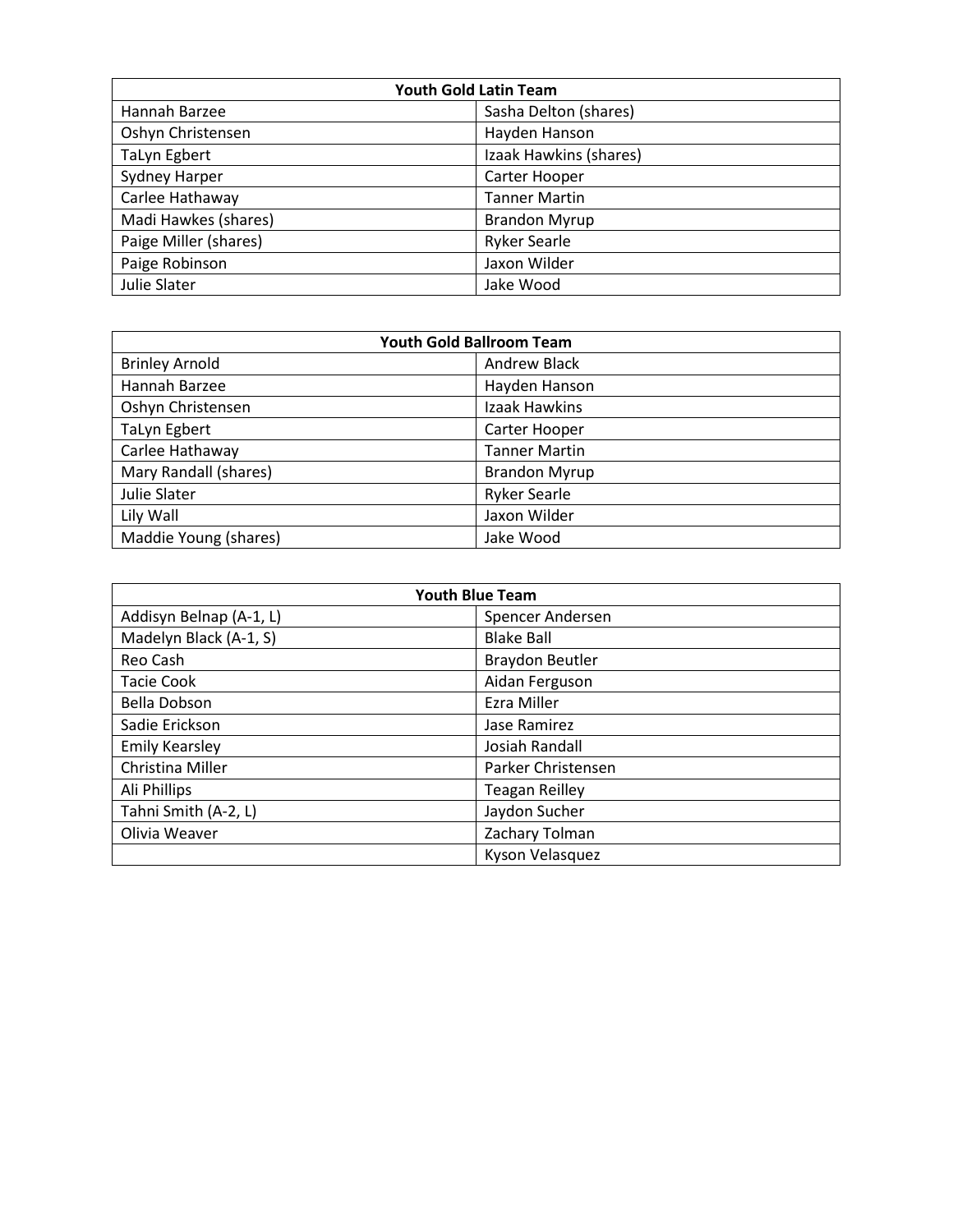| <b>Youth Showcase</b> |                           |
|-----------------------|---------------------------|
| Addison Willis        | Aidan Ferguson            |
| <b>Alexis Randall</b> | <b>Andrew Black</b>       |
| Ali Phillips          | <b>Austin Harper</b>      |
| Annika Harris         | <b>Blake Ball</b>         |
| Camille Randall       | <b>Cameron Fielding</b>   |
| Chloe Portillo        | Camron Robertson          |
| Christina Miller      | Carter Hooper             |
| <b>Emily Kearsley</b> | Evan Zumwalt              |
| Haley Jager           | <b>Ezra Miller</b>        |
| Lexie Ramirez         | Garrison Willis*          |
| Lily Wall             | Hayden Hanson             |
| Lynnlee Coleman       | Izaak Hawkins             |
| Maddie Young          | Jaden Brighton            |
| Madelyn Black         | Jake Wood                 |
| Madi Hawkes           | Jase Ramirez              |
| Mary Randall          | Jaxon Wilder              |
| Michelle Worley       | Jaydon Sucher             |
| <b>Olivia Fleming</b> | Kyson Velasquez           |
| Olivia Weaver         | <b>Michael Sunderland</b> |
| Oshyn Christensen     | Quinton Butikofer         |
| Paige Miller          | <b>Ryker Searle</b>       |
| Paige Robinson        | <b>Tanner Martin</b>      |
| Remington Permann     | <b>Teagan Reilley</b>     |
| Reo Cash              | <b>Trevin Gardner</b>     |
| Tahni Smith           |                           |
| TaLyn Egbert          |                           |

| All Girls Junir/Youth Competition Team |  |
|----------------------------------------|--|
| <b>Gracee Haight</b>                   |  |
| Kaiya Haws                             |  |
| Marley Meikle                          |  |
| Mary Emfield                           |  |
| Olivia Fleming                         |  |
| Remington Permann                      |  |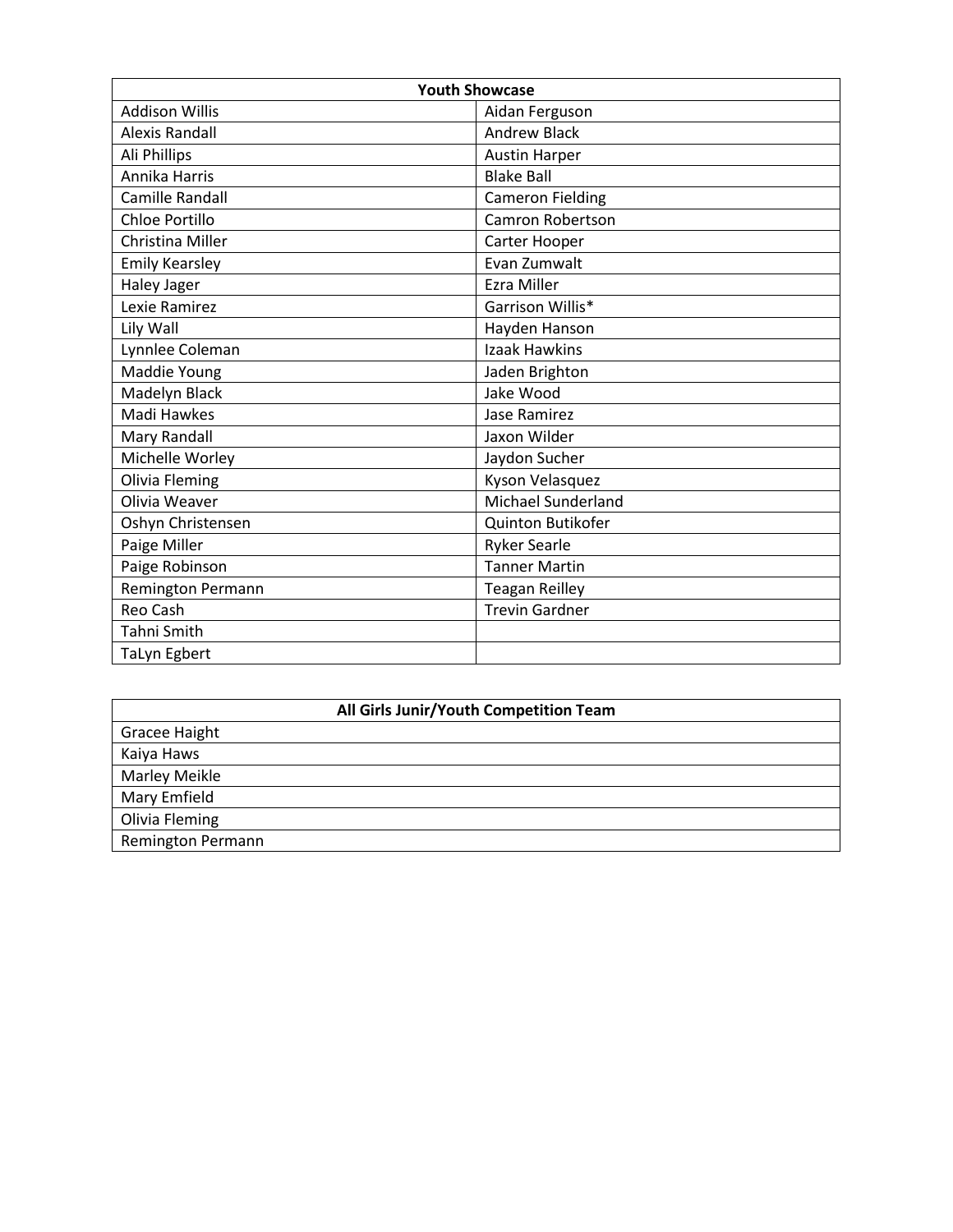| <b>Junior/Youth Technique Only</b> |  |
|------------------------------------|--|
| Alaina Campbell                    |  |
| Alexa Fehrenbacker                 |  |
| Emma Nichols                       |  |
| Hannah Bangerter                   |  |
| Isabel VanOrden                    |  |
| Kylie Leong                        |  |
| Sierra Rial                        |  |
| Tayla Pedersen                     |  |
| <b>Tizrah Beutler</b>              |  |
| Amara Harris                       |  |
| Nikelle Hillman                    |  |
| Riana Butikofer                    |  |
| Sophia VanHook                     |  |

| <b>Junior Gold Team</b> |                         |
|-------------------------|-------------------------|
| Annie Benson            | <b>Austin Harper</b>    |
| Chelsea Hegsted         | <b>Braxton Davis</b>    |
| Eleanore Delton         | <b>Cameron Fielding</b> |
| Ella Wiblin             | Crew Wilder             |
| <b>Elyse Fisher</b>     | Cy Hooper               |
| Harlee Lott             | Daniel Black            |
| Lilly Murdock           | Eli Anderson            |
| <b>Macy Simmons</b>     | Evan Zumwalt            |
| Maegan Wall             | <b>Garrison Willis</b>  |
| TaVerie Huston          | Matthew Lott            |
|                         | <b>Trevin Gardner</b>   |

| <b>Junior Blue Team</b> |                           |
|-------------------------|---------------------------|
| Ashlyn Robinson         | DJ Carney                 |
| <b>Brinkley Newell</b>  | Dominik Kawamura          |
| <b>Brynley Hooper</b>   | Kaleb Sargent             |
| Claire Belnap           | Kristopher Nelson         |
| <b>Gracee Haight</b>    | Levi Kearsley             |
| Kaiya Haws              | Nathan Tolman             |
| Kiera Ferguson          | Ricky Leonard             |
| London Stolworthy       | Sam Birch                 |
| Marley Meikle           | Sam Turner                |
| Miriam Lily Jackson     | <b>Teagan Gardner</b>     |
|                         | <b>Tommy Schellenberg</b> |